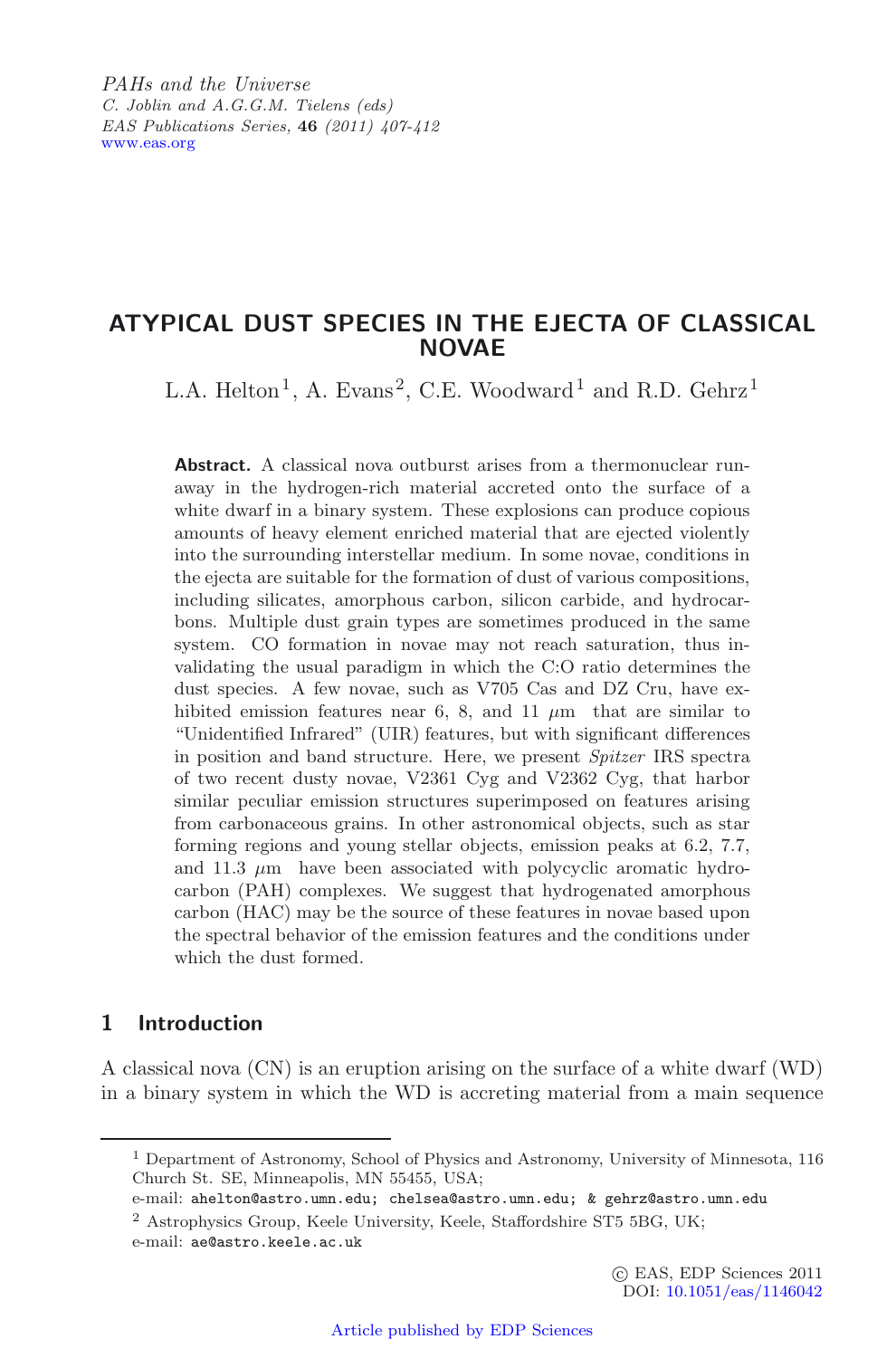companion through Roche-lobe overflow. The accreted material accumulates on the surface of the WD until it reaches a density and temperature high enough to initiate a thermonuclear runaway (TNR), resulting in explosive nucleosynthesis and violent ejection of up to  $10^{-6}$  to  $10^{-4}$   $M_{\odot}$  of accreted material at velocities exceeding 1000 km s<sup> $-1$ </sup>. The ejecta are initially optically thick, but as they expand, the density rapidly declines resulting in the recession of the optically thick pseudophotosphere inwards towards the hot underlying WD. This energetic underlying central engine actively photoionizes the ejecta, resulting in the appearance of emission lines from a wide range of isoelectronic species.

CNe frequently produce dust in their ejecta. The dust condensation event is signaled by a rapid decline in the optical light curve due to extinction and a corresponding rise in the infrared luminosity due to thermal emission. Models of the spectral energy distribution (SED) in these systems suggest that the condensation event yields relatively large dust grains with radii up to ∼1 *µ*m (Gehrz [2008](#page-5-0)). Unlike most astronomical sources of dust, novae have been observed to produce both carbon rich and oxygen rich dust species simultaneously (*e.g.*, Gehrz *et al.* [1992\)](#page-5-1). Evans & Rawlings [\(2008\)](#page-5-2) suggest that this chemical dichotomy may be explained by incomplete carbon monoxide formation in the ejecta. If CO does not form to saturation, then neither carbon nor oxygen will be entirely bound up in CO, leaving both available for dust production.

## **2 Atypical dust species in classical novae**

Novae V705 Cas, V842 Cen, and QV Vul exhibited emission features similar to unidentified infrared features (UIRs; Geballe [1997](#page-5-3)) often attributed to polycyclic aromatic hydrocarbons (PAHs; Allamandola *et al.* [1989\)](#page-5-4) or hydrogenated amorphous carbons (HACs; Duley & Williams [1983\)](#page-5-5). Observations of V705 Cas beginning 157 days after outburst revealed UIR features at 8.2, 8.7, and 11.4 *µ*m superimposed on a 10  $\mu$ m silicate emission feature (Evans *et al.* [1997](#page-5-6)). Subsequent analysis of the 8 *µ*m complex by Evans *et al.* [\(2005\)](#page-5-7) indicated that the band shape and peak wavelength did not match those of standard UIR features and that the peak wavelength drifted bluewards as the system evolved. Simultaneously, the ratio of the 11.4 to 8  $\mu$ m features increased. The 3–4  $\mu$ m region in the spectrum of V705 Cas showed emission features at 3.28 and 3.4 *µ*m. These are typically attributed to unsaturated C-H stretching mode oscillations in aromatic molecules and saturated C-H stretching vibrations in aliphatic bonds, respectively. Thus, the  $3.28/3.4 \mu m$  ratio can be used as an indicator of the relative abundance of aromatic to aliphatic structures in the emitting material (Sloan *et al.* [1997\)](#page-5-8). The observed 3.28 to 3.4  $\mu$ m ratio was similar to that seen in post-AGB stars, but an order of magnitude higher than in stars with a high UV photon flux. The behavior of these features in V705 Cas was similar to those observed in V842 Cen and QV Vul. Evans & Rawlings [\(1994\)](#page-5-9) suggested that during the optically thick stage of dust formation, the rate of H capture is greater than the rate of UV photon absorption. Thus, the conditions are conducive to the growth of aliphatic bonds, *e.g.* HAC grains.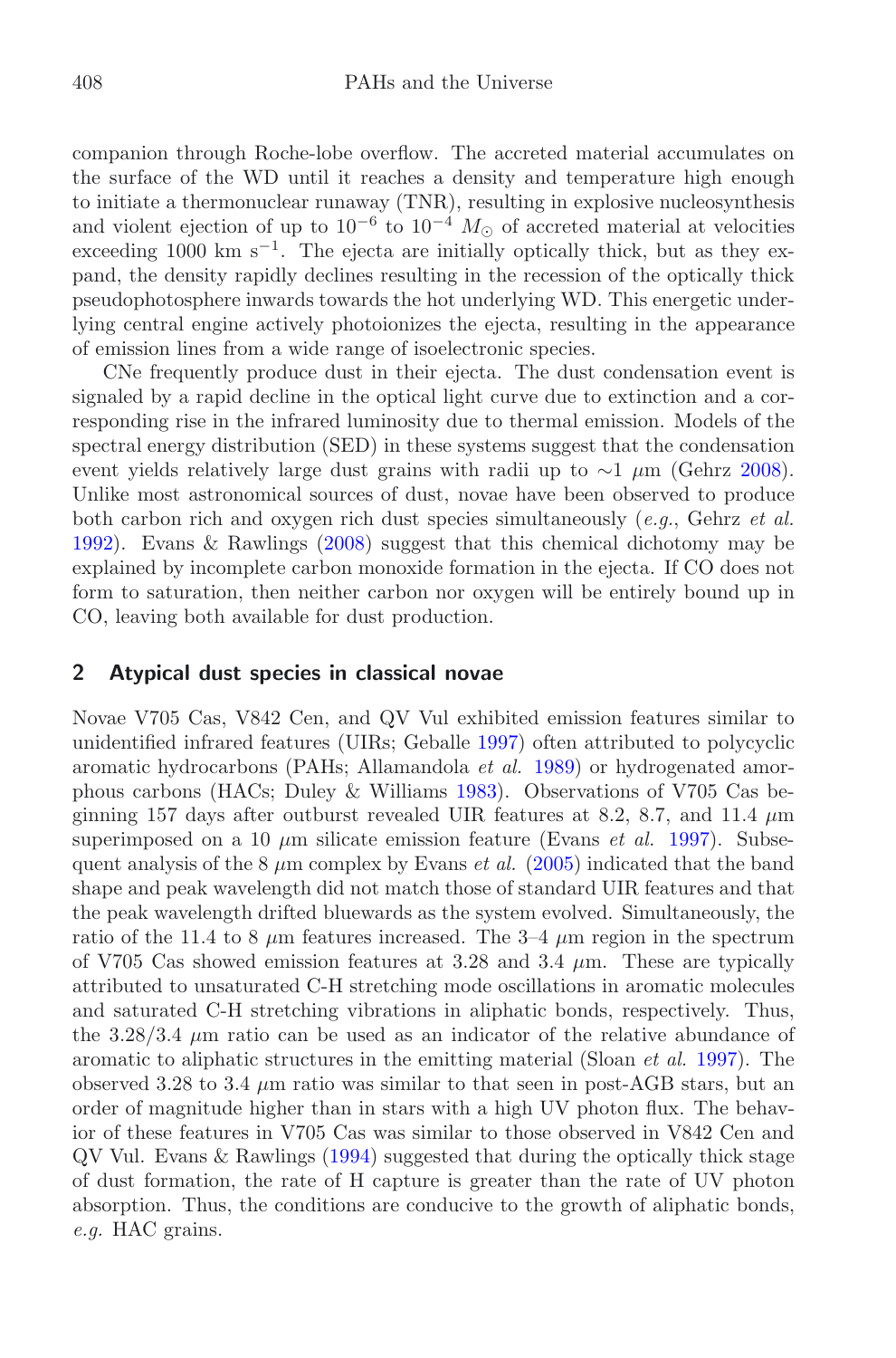<span id="page-2-0"></span>

**Fig. 1.** *Left: Spitzer* IRS spectra of DZ Cru with a DUSTY model of AC at 470 K. *Right:* residuals after DUSTY model subtraction showing UIR features.

#### DZ Cru  $21$

DZ Cru was observed as part of our *Spitzer* Classical Novae Target-of-Opportunity and Monitoring campaign (Evans *et al.* [2010\)](#page-5-10). Due to poor sampling of the light curve, the optical depth of the dust extinction event is not known. Our first *Spitzer* Infrared Spectrograph (IRS) observations commenced nearly 1500 days after eruption. They revealed exceptionally strong emission from amorphous carbon (AC) with superimposed UIR emission features reminiscent of those observed in V705 Cas. The left panel of Figure [1](#page-2-0) shows three epochs of *Spitzer* IRS data along with a DUSTY (Ivezić *et al.* [1999\)](#page-5-11) model of AC dust at 470 K. Subtraction of the DUSTY model (Fig. [1,](#page-2-0) right panel) revealed emission features at 6.5, 7.2, 8.1, 9.3, 11.0, and 12.4  $\mu$ m. The wavelengths of these features do not correspond with the standard PAH features observed at 6.2, 7.7, 8.6, 11.3, and 12.7  $\mu$ m.

# *2.2 V2362 Cyg*

V2362 Cyg was a peculiar nova in many respects (see Lynch *et al.* [2008](#page-5-12)). One of the most interesting characteristics was its optical light curve behavior. After a smooth initial decline the light curve plateaued and subsequently experienced a secondary brightening event, which rivaled its initial outburst luminosity. At the peak of the second outburst, the nova underwent a rapid and extreme dust formation event. The *Spitzer* IRS spectra obtained immediately following dust condensation revealed blackbody emission at 1400 K, near the extreme high end of dust condensation temperatures. At first, low ionization [Ne II], [Ne III], and [O IV] were observed in the spectra alongside a hydrogen recombination spectrum. But within a few days, as the dust emission strengthened, the emission lines disappeared with the sole exception of [O IV], which remained strong throughout.

With the decline in the dust optical depth due to expansion of the ejecta, the emission lines reappeared, but at a much higher ionization level. A range of ionization states was observed including [Ne III], [Ne V], [Ne VI], [Mg V], and [Mg VII], indicating a very energetic ionization field. Indeed, *Swift* observations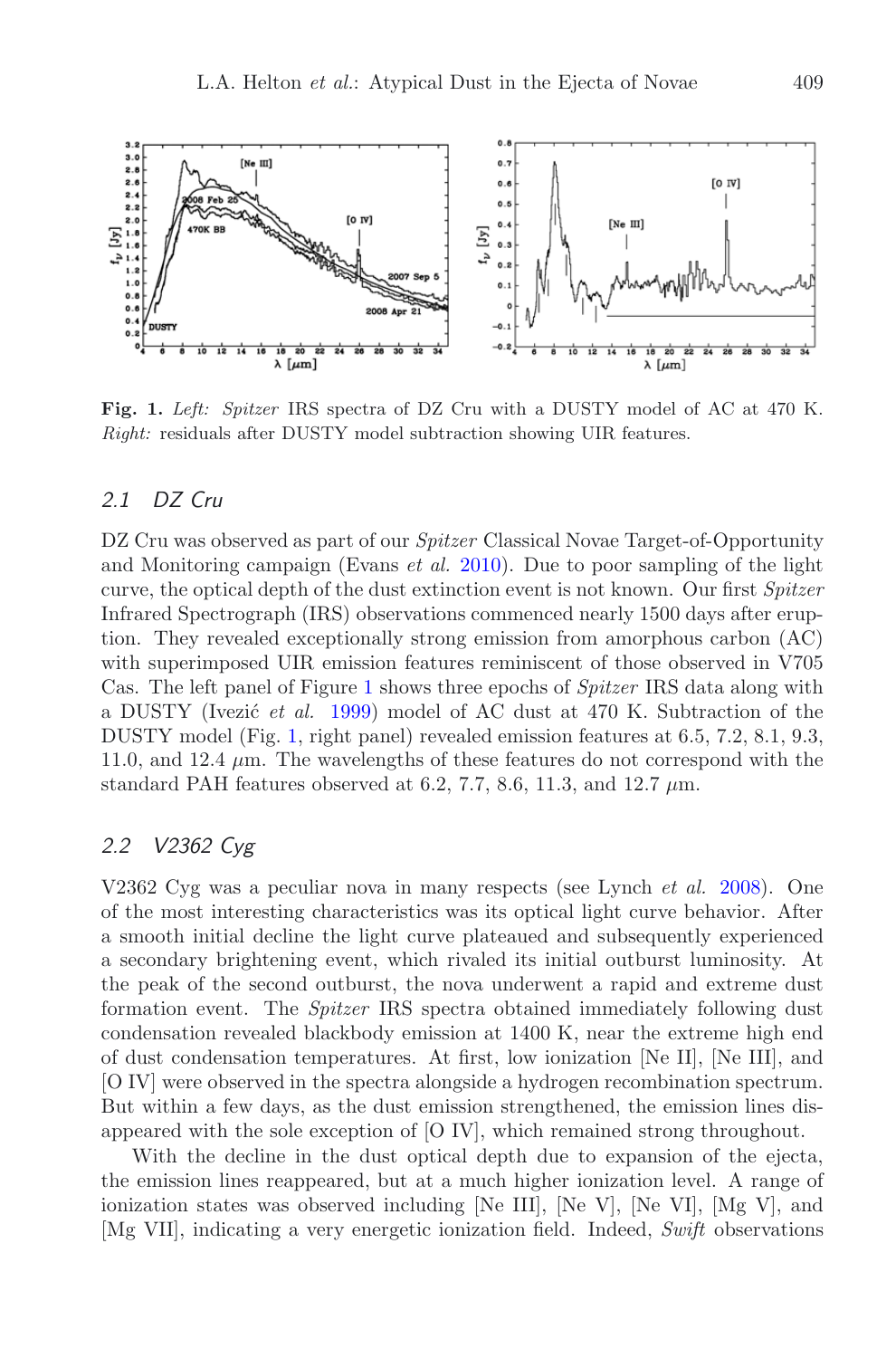from this period indicated a strong, hard X-ray flux that persisted for at least 300 days.

During this same period of optically thin dust emission, strong, broad UIR features near  $6-10$ , 11.5, and 18  $\mu$ m became evident. We fitted and subtracted a blackbody continuum to isolate the emission components. The results are shown in the left panels of Figure [2.](#page-4-0) Distinct emission peaks appeared at 6.4, 6.9, 7.9, 9.5, 11.4, 12.5, and 17.9  $\mu$ m. The features near 9.5 and 18  $\mu$ m may be associated with silicates. As the ejecta evolved, the central wavelengths of the UIR features varied slightly and irregularly, while the flux ratios changed dramatically. The 6.9, 11.4, and 12.5  $\mu$ m features declined rapidly and soon disappeared. The fluxes of the 6.4 and 7.9  $\mu$ m features declined sharply relative to the 9.5 and 17.9  $\mu$ m features. The 17.9 *µ*m feature began to dominate the spectrum at late times.

# *2.3 V2361 Cyg*

The spectrum of V2361 Cyg was very similar to that of V2362 Cyg. The primary differences were the lack of emission features at  $9.5$  and  $18 \mu m$  and additional structure in the 6–10 *µ*m spectral region. Spectra obtained as part of our *Spitzer* program were fitted with blackbody curves. The residuals after blackbody subtraction are shown in the right panels of Figure [2.](#page-4-0) UIR emission features were observed at 5.4, 6.4, 6.9, 7.1, 7.5, 8.1, 11.5, and 12.4 *µ*m. As the ejecta evolved, the complex of features between 6.4 and 8.1  $\mu$ m blended together to form a single plateau, while the 6.4 to 8.1  $\mu$ m flux ratio diminished significantly. The 11.5 and 12.4  $\mu$ m features joined to produce a broad structure around 13.1  $\mu$ m.

In Figure [2-](#page-4-0)h, we compare the observed emission from V2361 Cyg at 102 days post outburst to the Class A, B, and C PAH features described by Peeters *et al.* [\(2002](#page-5-13)) and van Diedenhoven *et al.* [\(2004\)](#page-5-14). The Class A and B PAHs may be excluded as potential contributors due to the poor fit to the emission peaks. The Class C profiles are more consistent with the data. In particular, the 8 *µ*m component of the Class C emission fits the red side of the profile quite well. Sloan *et al.* [\(2007\)](#page-5-15) have attributed the Class C profiles to carriers with a high fraction of aliphatic bonds.

## **3 The model**

The *Spitzer* IRS observations of DZ Cru, V2362 Cyg, and V2361 Cyg in combination with the previous studies of V705 Cas, V842 Cen, and QV Vul provide the basis for an elementary model for the processing of dust and complex hydrocarbon molecules in classical novae. The dust formation event proceeds quite rapidly with dust grains condensing out of the gas phase and growing to sizes up to ∼1 *µ*m in a matter of days. In part, this is likely due to the inhomogeneous, clumpy distribution of the ejecta. With the onset of grain formation, the opacity in these regions increases, shielding the rest of the material from the underlying radiation and allowing the acceleration of condensation.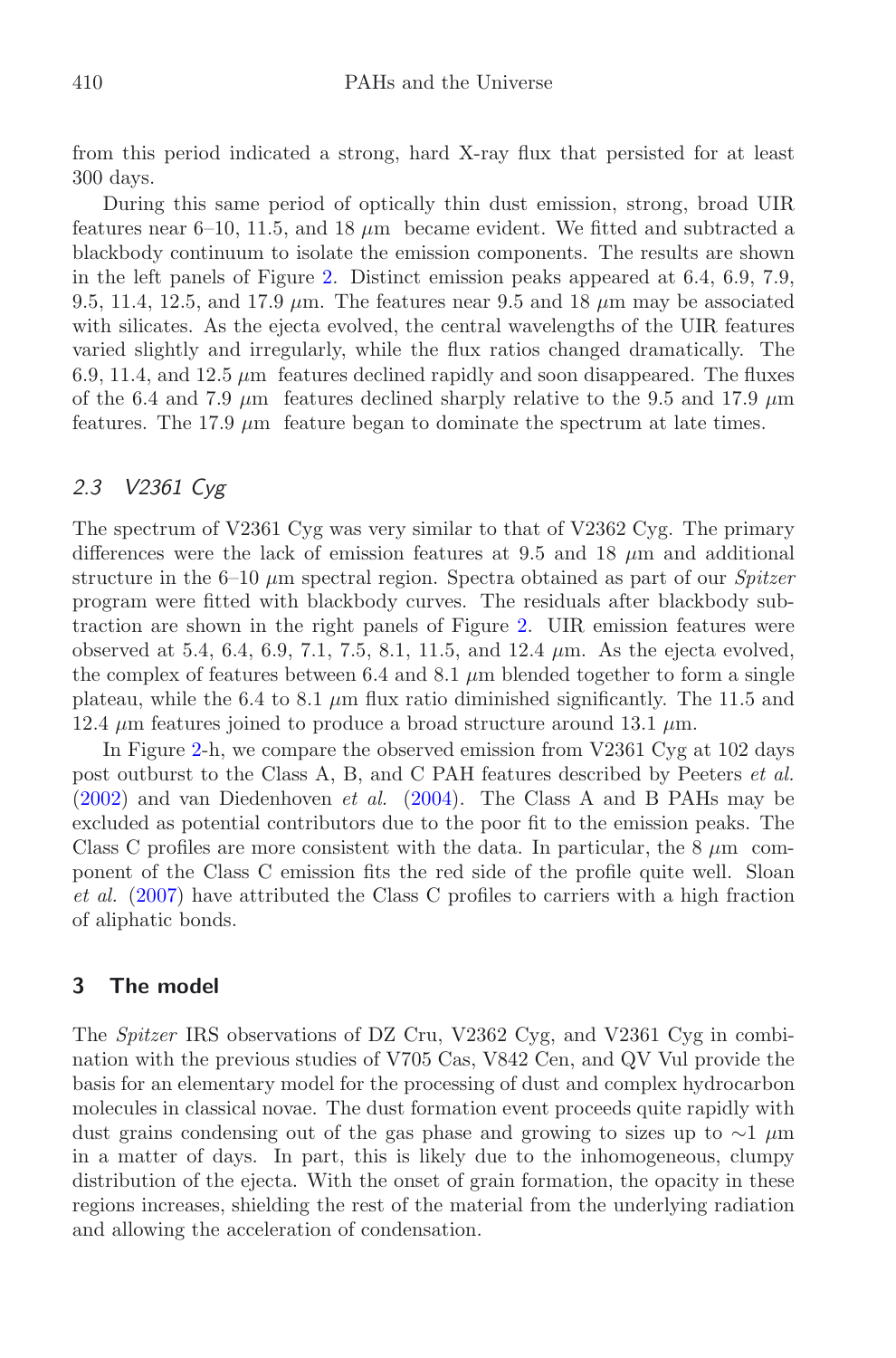

<span id="page-4-0"></span>**Fig. 2.** Residuals for V2362 Cyg,  $(a)$ – $(d)$ , and V2361 Cyg,  $(e)$ – $(g)$ . Dashed lines are individual Gaussian components of the composite fit shown in red. Panel (h) shows Class A, B, and C PAH profiles (Peeters *et al.* [2002](#page-5-13)) overlayed on the V2361 Cyg spectra from Day 102.

The types of dust produced during the condensation event depend on the conditions and abundances in the ejecta. In typical novae, the dust formed is composed of AC, silicates, or some combination thereof. In the novae discussed here, the dominant dust species appears to be carbonaceous. Evans & Rawlings [\(1994\)](#page-5-9) argued that at the opacities observed during the dust condensation stage in novae, the likelihood for H capture is much higher than the probability of UV photon interaction, thus enhancing the production of aliphatic bonds. This conclusion suggests that the smaller end of the grain size distribution may be due to PAH molecules and larger, more complex HAC agglomerations. However, as the ejecta expand and densities decline, the optical depth of the dust forming regions decreases as the pseudophotosphere recedes, exposing the freshly condensed dust to an increasingly hard and intense radiation field.